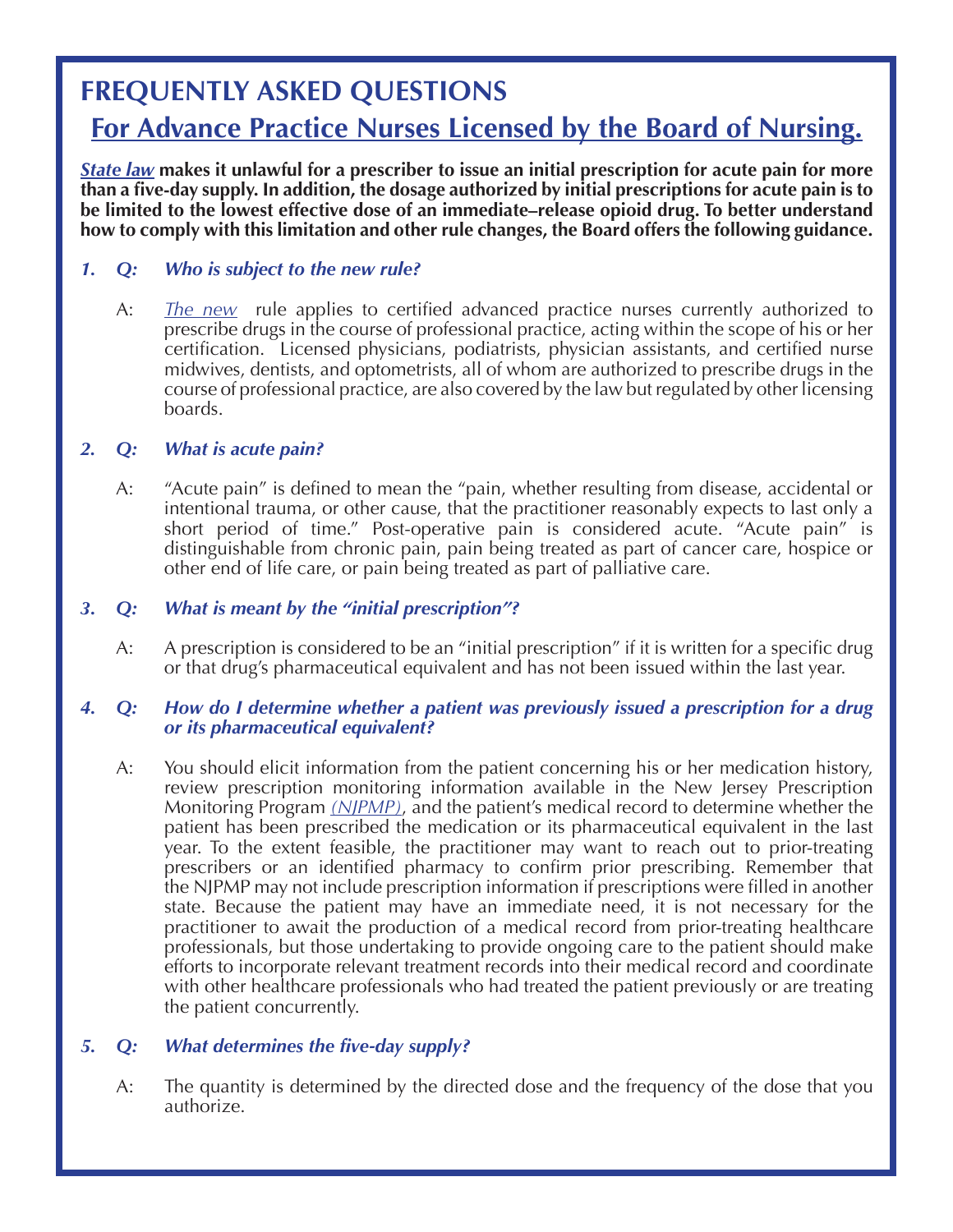# *6. Q: What is meant by the lowest effective dose?*

A: When opioids are started, practitioners should prescribe the lowest effective dosage, especially when prescribing to opioid naive patients. According to the March 2016 *CDC Guidelines*, [practitioners](www.cdc.gov/mmwr/volumes/65/rr/rr6501e1.htm) should: (1) use caution when prescribing opioids at any dosage; (2) carefully reassess evidence of individual benefits and risks when considering increasing dosage to =50 morphine milligram equivalents (MME)/day; and (3) avoid increasing dosage to =90 MME/day or carefully justify a decision to titrate dosage to =90 MME/day. The CDC Guidelines define morphine milligram equivalents (MME)/day as the amount of morphine an opioid dose is equal to when prescribed. It is often used as a gauge of the abuse and overdose potential of the amount of opioid that is being given at a particular time. Although neither the rule nor the statute reference MME, practitioners may find it helpful in assessing the dosages given, particularly when the patient may be taking more than one opioid. The CDC website includes information to assist in calculating MMEs

# *7. Q: What are immediate-release opioids?*

A: *[Immediate-release opioids](https://masshealthdruglist.ehs.state.ma.us/MHDL/pubtheradetail.do?id=8)* are faster acting medications with a shorter duration of pain- relieving action.

# *8. Q: Do I need to use a special prescription?*

A: No, but if you are issuing an initial prescription for acute pain, you should note that on the prescription, as there may be an impact on the patient's co-payment obligation.

#### *9. Q: What if my patient is still experiencing severe pain on the fifth day; can I issue another prescription?*

- A: Yes, but you should advise your patient that the initial prescription is not refillable, unless and until you and the patient have a follow-up consultation, so that you can assess the ongoing needs of the patient and whether alternative treatments or medications would be more appropriate. That consultation need not be an in-person visit, but can be accomplished via a telephone call. The consultation, however, must be with you or a covering prescriber, not office staff. In determining whether to issue another prescription, the prescriber, in the exercise of his or her professional judgment, is obligated to consider and document the following factors in the patient record:
	- that additional "days'supply" of the prescribed opioid drug is necessary and appropriate to the patient's treatment needs and
	- does not present an undue risk of abuse, addiction, or diversion.

 A practitioner should always limit the quantity to the "days' supply" that he or she considers necessary to meet the patient's treatment needs and avoid providing medication "just in case." The second prescription, issued after the expiration of the initial prescription, can be issued for an additional "days' supply," not to exceed 30 days. Thus the maximum allowable "days' supply" for the first two prescriptions would be a 35-day supply, but prescribers should make every effort to limit the second prescription to the patient's actual needs and avoid providing more than is reasonably expected to be needed at that stage of recovery.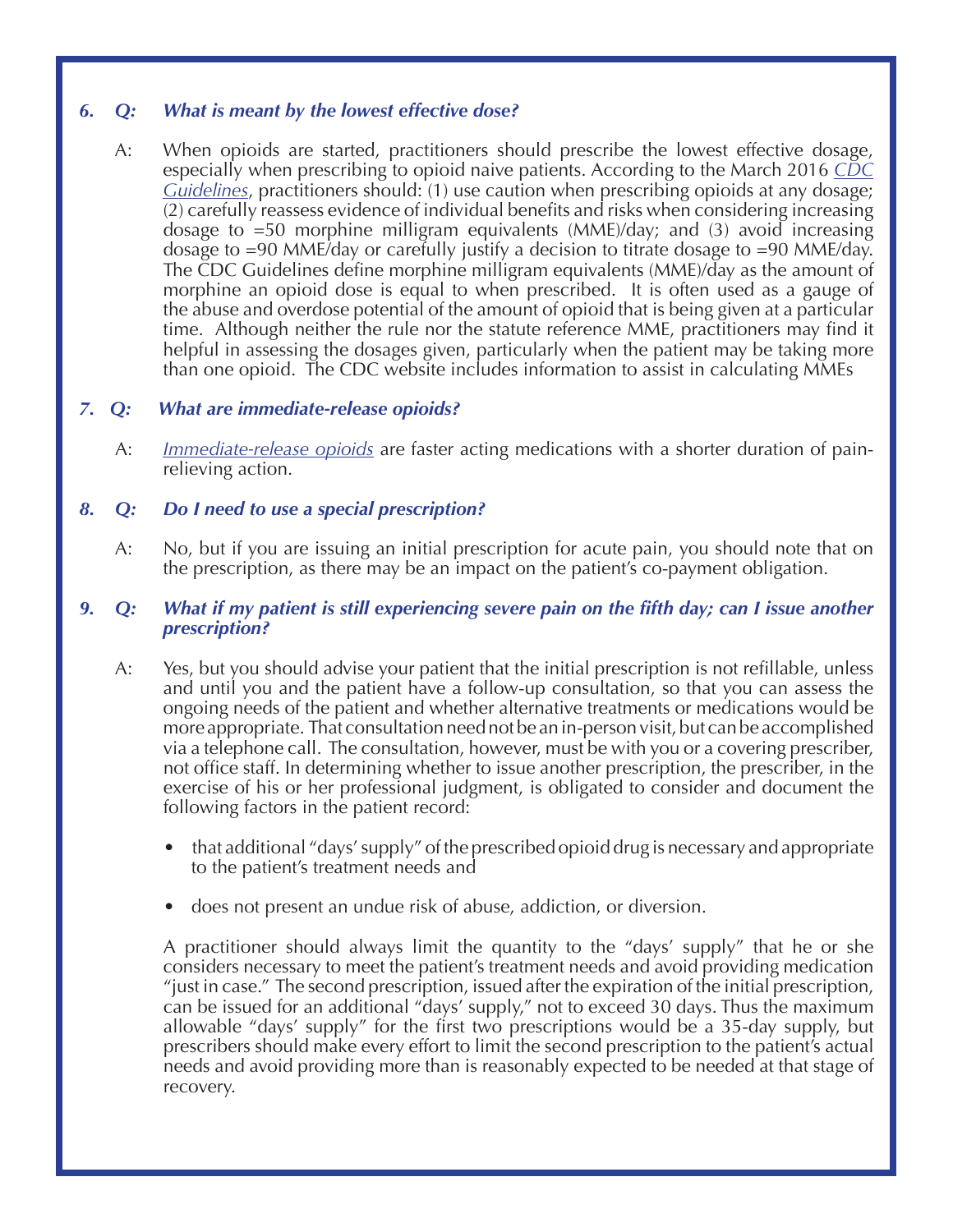#### *10. Q: What if I expect to be unavailable on the day the patients supply expires because I will not be on call?*

A: You can authorize the second prescription to treat acute pain associated with the condition that necessitated the initial prescription on the fourth day, just as you would on the fifth day, so long as you consult with the patient and, in the exercise of your professional judgment, determine that an additional "days' supply" is needed and there is no undue risk of abuse, addiction or diversion. There may be some circumstances, for example after major surgery or major traumatic injuries, including long bone fractures and severe burns, where the practitioner should plan ahead and make arrangements to consult with the patient on the fourth or fifth day following the initial prescription to assure that the patient has a sufficient supply of medication to meet his or her specific needs. If the prescriber issuing the initial prescription knows that he or she will be unavailable on the fourth or fifth day, he or she may deem it appropriate to alert a covering prescriber that the patient may need an additional limited supply that will provide pain relief until the original prescriber is available.

### 11. Q: How will I be able to get the second prescription to the patient so that he or she can fill  *the prescription at the pharmacy?*

A: If you and the patient's pharmacy are able to engage in e-prescribing, the patient will not have to physically obtain the prescription from you.The patient or someone authorized by the patient, of course, will still need to pick up the medication, but the patient will be relieved of the need to physically obtain the prescription. If you or the pharmacy do not have the ability to engage in e-prescribing, and after the requisite consultation, you conclude that the patient's needs can be met by a medication that is classified as a Schedule III controlled substance, you can call in that prescription. If you conclude that the patient has an emergency need for a Schedule II controlled substance, you can call in a *[72-hour emergency supply](www.njconsumeraffairs.gov/prescribing-for-pain/Documents/Emergency-Need-Prescriptions-72 hours.pdf)*, for which the pharmacist will generate a prescription with all the pertinent information, except your signature. You will need to follow-up with a written prescription within seven days.

**Neither the five-day supply limit, nor the requirement to access NJPMP information apply when treating a patient for chronic pain associated with active treatment for cancer, or with respect to a patient in a licensed hospice or long term care facility or receiving palliative care. While the statute also does not require a discussion of risks of opioids with respect to patients being actively treated for cancer, or in a licensed hospice, or long term care facility, or receiving palliative care, or treatment for substance abuse, the general standard of care entails a discussion of treatment goals and the risks and benefits of therapeutic options.**

# *12. Q: What is chronic pain?*

A: "Chronic pain" means pain that persists for three or more consecutive months and after reasonable medical efforts have been made to relieve the pain or its cause, it continues, either continuously or episodically.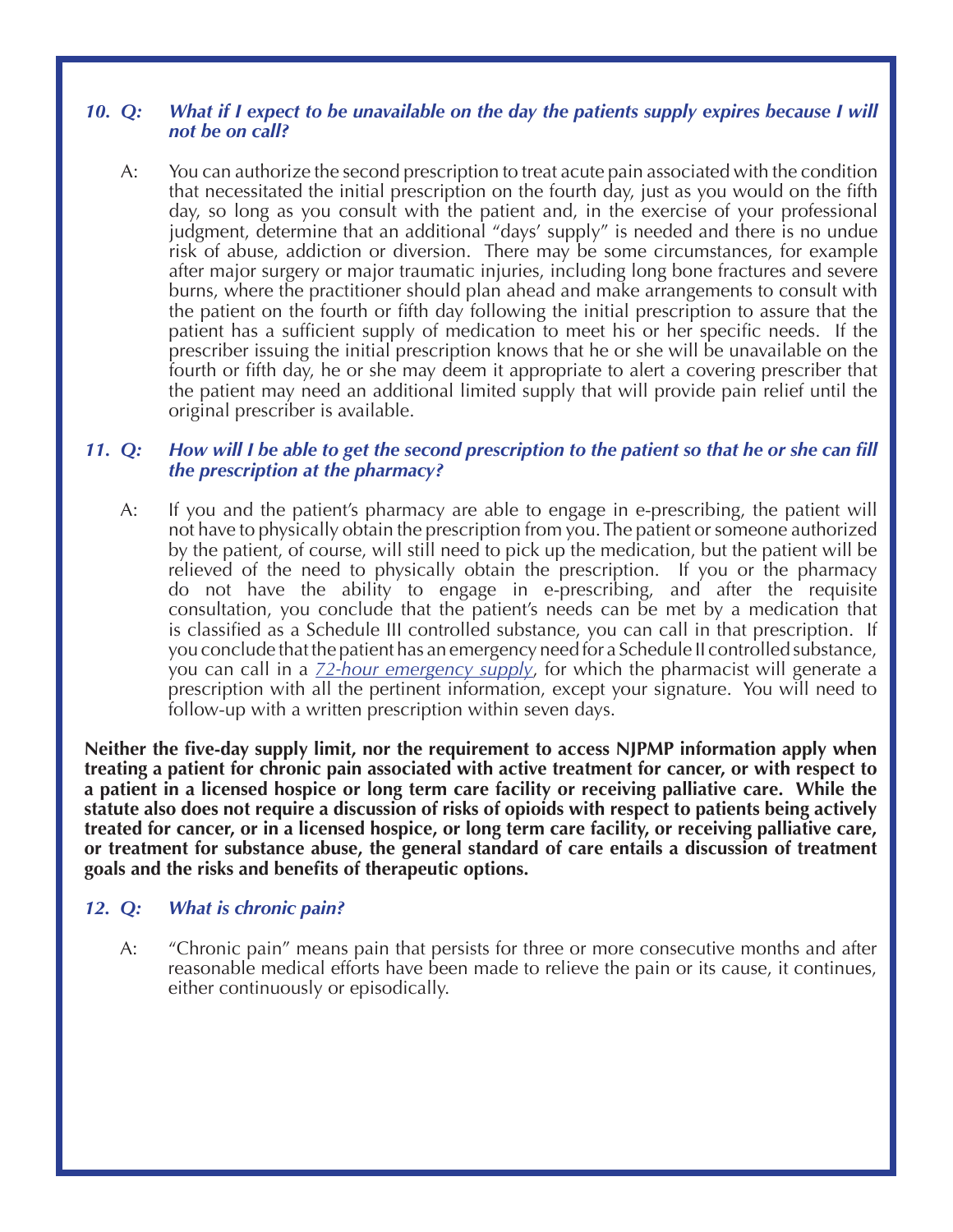# *13. Q: What is "palliative care"?*

- A: "Palliative care" means care provided to an individual suffering from an incurable progressive illness that is expected to end in death, which is designed to decrease the severity of pain, suffering, and other distressing symptoms, and the expected outcome of which is to enable the individual to experience an improved quality of life.
- *14. Q: What exactly am I required to discuss with my patient when prescribing controlled substances?*
	- A: You must *[discuss](www.njconsumeraffairs.gov/prescribing-for-pain/Documents/BME-Guidelines-What-Practitioners-Should-Discuss-With-Their-Patients.pdf)* the following information:
		- the reasons why the medication is being prescribed,
		- the possible alternative treatments, and
		- the risks associated with the medication.

**Patients, adults and** *[minors](www.njleg.state.nj.us/2016/Bills/PL17/8_.PDF)***, should be made aware of all of the risks and benefits of treatment with Schedule II controlled substances or any opioids for acute or chronic pain.**

#### *15. Q: Is there anything else I need to discuss with my patients specifically regarding opioid drugs?*

- A: Yes, with respect to opioid drugs, you must also discuss the following:
	- that opioids are highly addictive, even when taken as prescribed;
	- the risks of developing addiction, physical or psychological dependence, and overdose associated with opioid drugs;
	- the risks associated with taking more opioids than prescribed, including excess sedation, respiratory depression and death;
	- the danger of taking opioid drugs with alcohol, benzodiazepines and other central nervous system depressants; and
	- the requirements for *[proper storage and disposal](www.njconsumeraffairs.gov/meddrop/Pages/Safety.aspx)*.

#### *16. Q: What are the side effects of opioid treatment and withdrawal that I should discuss with the patient at the outset of treatment?*

A: You should discuss the possible side effects that the patient may experience to include: nausea, vomiting, constipation, dry mouth, fluid retention, weight gain, weight loss, suppression of the immune system, suppression of thyroid function, suppression of menstrual cycle, suppression of male hormone, sleeping abnormalities, sweating, edema sedation, confusion, depression, itching, and allergic reaction. If addiction or physical dependence develops and the patient stops taking opioids, withdrawal symptoms may include abdominal and muscle cramps, irritability, nausea, vomiting, sweating, body aches, runny nose, yawning, anxiety, and sleep problems. If the patient is pregnant or becomes pregnant while taking opioids, the baby may be physically dependent on the opioids and withdrawal can be life threatening to the baby.

# *17. Q: At what point in time do I need to have these discussions with my patient?*

A: If the patient is an adult, you must have these discussions BOTH **prior** to issuing an initial prescription for a Schedule II CDS for pain or ANY opioid drug AND **prior** to issuing the 3rd prescription of the course of treatment.

 If the patient is a minor, you need to have a discussion with the patient's parent or guardian or emancipated minor concerning the risks of opioid treatment prior to the issuance of EVERY prescription.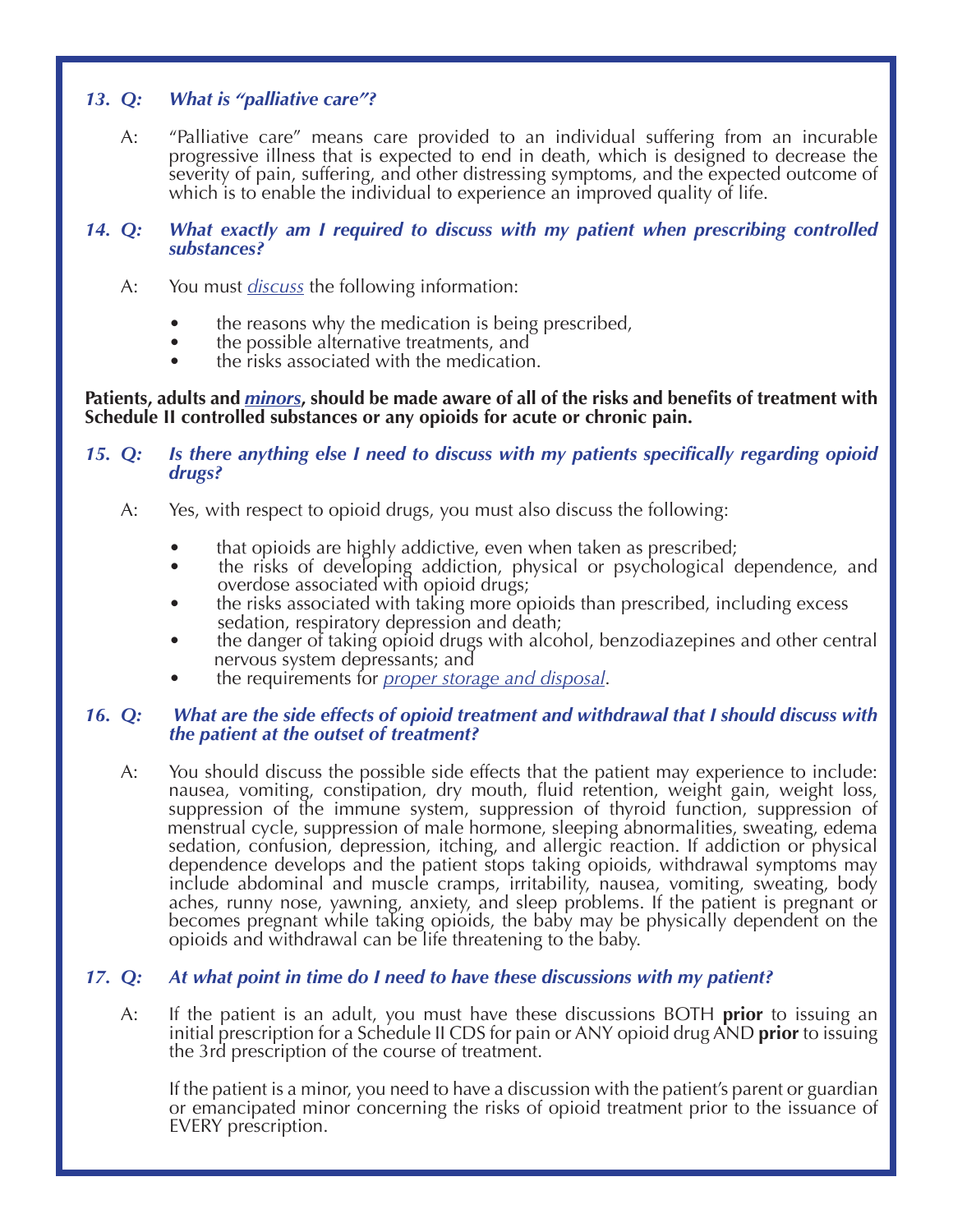# *18. Q: With whom do I have these discussions if my patient is a minor?*

A: If the patient is under 18 years of age and is not an emancipated minor, you are required to have these discussions with the patient's parent or guardian. However, given the risks of abuse and overdose associated with opioid treatment, you should consider whether the minor should be included in the discussion, depending on his or her age and level of maturity. If the patient is an emancipated minor, you should have the conversation with the minor.

# *19. Q: How frequently must I have these discussions if my patient is a minor?*

A: You need to have a discussion with the patient's parent or guardian or emancipated minor concerning the risks of opioid treatment prior to the issuance of EVERY prescription. However, given the risks of abuse and overdose associated with opioid treatment, you should consider whether the minor should be included in the discussion, depending on his or her age and level of maturity. If the patient is an emancipated minor, you should have the conversation with the minor.

# 20. Q: Once I have these required discussions with my patients, is there anything else that I am required to  $do$ ?<br>A: Yes, you must include a note in the patient record documenting that the discussions took

 place.

# *21. Q: Can I just give my patient a handout with information about opioids?*

A: No. Although you may give your patient a handout as a supplement to the discussion, you must discuss the risks and benefits of opioid therapy.

**Good practice has always required practitioners to thoroughly assess patient needs before prescribing controlled substances. The new rule, and the newly enacted statute, are clearer with respect to the general standard of care, and more explicit about the need for, and content of, the discussion that should take place in advance of, and during the course of treatment, and the requirements of ongoing monitoring, including the mandatory use of pain management agreements.**

# 22. Q: Does the new rule set forth the steps I need to take when I initiate the prescribing, dispensing, or administering of controlled substances?<br>A: Yes, whenever you initiate the prescribing of a controlled substance --

- substance -- for whatever purpose, whether for acute or chronic pain, anxiety or ADHD, you must perform 5 mandatory steps.
- **STEP 1:** Take a thorough medical history, including the patient's history of substance use or abuse, and, if the presenting complaint involves pain, the history should also address:
	- the nature, frequency, and severity of any pain; and
	- the patient's experience with non-opioid medication and non-pharmacological pain management approaches.
- **STEP 2:** Conduct a physical examination, to include an assessment of physical and psychological function, and an evaluation of underlying or coexisting diseases or conditions.
- **STEP 3:** Check the information regarding your patient on the NJPMP and consider that information when prescribing controlled substances for acute or chronic pain. <br> *Although <u>[N.J.S.A. 45:1-46.1, the NJPMP statute](www.njconsumeraffairs.gov/Statutes/NJ-Prescription-Monitoring-Program-Law.pdf)</u>, requires prescribers to access*  NJPMP information only when prescribing Schedule II controlled substances, information about other controlled substances, such as stimulants or benzodiazepines, may have bearing on the treatment decisions to be made.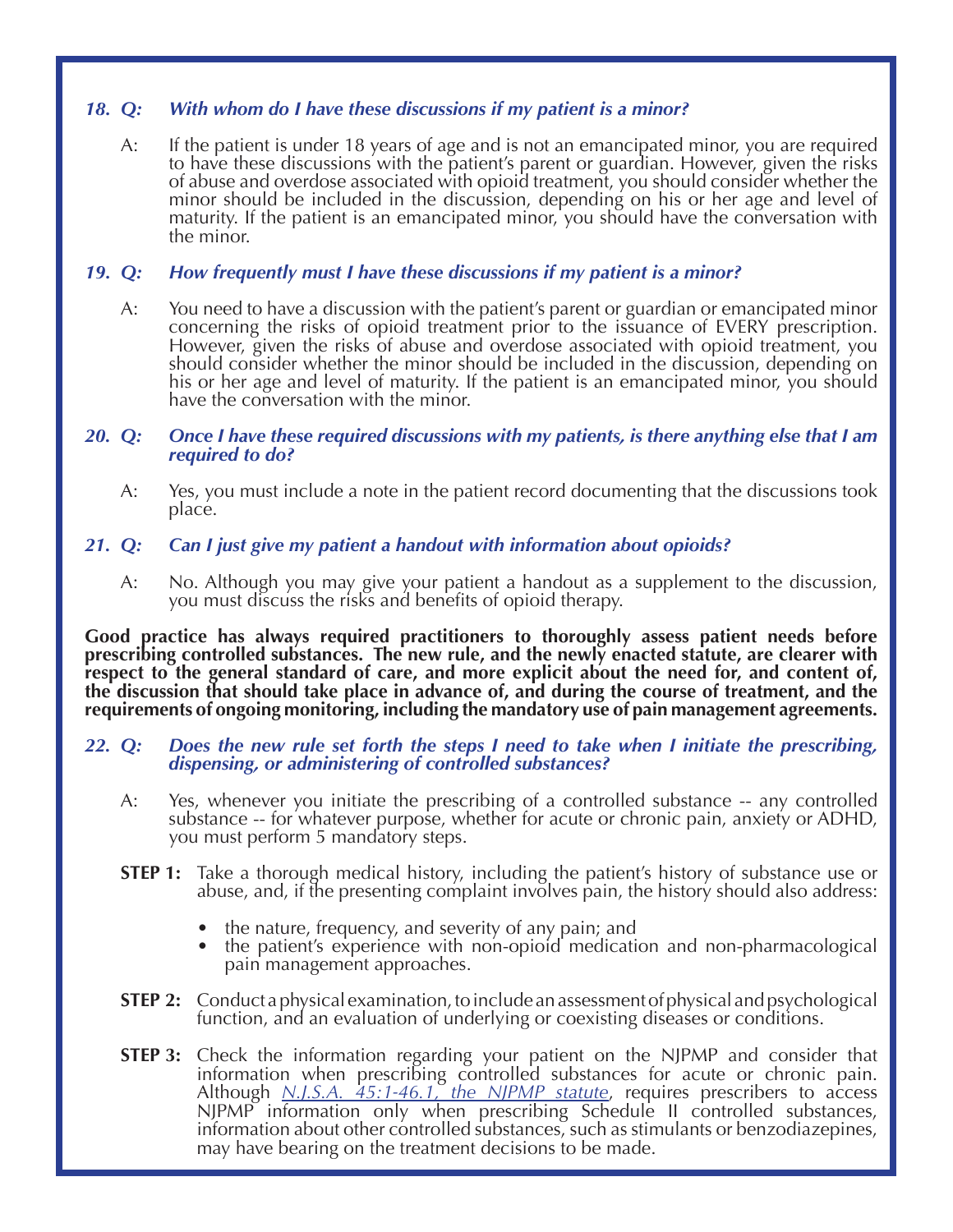*[If you are exempted from the mandatory look-up provisions under N.J.A.C.](www.njconsumeraffairs.gov/prescribing-for-pain/Documents/PMP-Mandatory-Look-up-Exemptions.pdf)*   $13:45A-35.9(c)$  -- for example, if you are seeing the patient in an emergency department of a hospital, and providing no more than a five-day supply -- you should still consider accessing NJPMP information to better inform your treatment decisions, even though you are not required to do so. When prescribing controlled substance for purposes other than for the treatment of pain -- for example for ADHD, you should also consider accessing the NJPMP.

- **STEP 4:** Develop a treatment plan, which identifies the objectives by which treatment success is to be evaluated, such as pain relief and improved physical and psychological function. With respect to patients presenting with pain, you should focus on determining the cause of the patient's pain and identify further diagnostic evaluations to be undertaken and any other treatments planned.
- **STEP 5:** Prepare a detailed medical record which includes the following information:
	- the patient's medical history;
	-
	-
	- your findings on examination;<br>
	any relevant NJPMP data;<br>
	your recommended treatment plan;
	- the complete name of the controlled substance the dosage; strength and quantity of the controlled substance; and
	- the instructions as to frequency of use.

# *23. Q: Are there restrictions on the days' supply that can be prescribed?*

A: Other than for initial prescriptions for acute pain, the rule provides that a practitioner may authorize a quantity at the lowest effective dose in an amount that shall not exceed a 30- day supply.

#### *24. Q: If I am continuing to prescribe Schedule II controlled substance or an opioid of any schedule for pain continuously for three months or more for chronic pain, do I have to go through the five steps described above every time I issue a prescription?*

- A: While your ongoing treatment would not require you to conduct as comprehensive of a history or examination of your patient with chronic pain on every visit, you are required to:
	- Conduct a review of the treatment plan every 3 months to determine if there is any new information about the etiology of the patient's pain and whether treatment goals are being met.
	- Assess the patient prior to issuing each renewal to determine whether the patient is experiencing any problems such as physical or psychological dependence.
	- Make periodic reasonable efforts, unless clinically contraindicated to either stop the use of the CDS, taper its dosage or try other medications or alternative treatment modalities. For guidance to assist you in identifying techniques to taper use, attempt alternative treatments or make referrals, see the following:
		- www.cdc.gov/drugoverdose/pdf/clinical\_pocket\_guide\_tapering-a.pdf
		- Ø www.cdc.gov/mmwr/volumes/65/rr/rr6501e1.htm
		- Ø www.healthquality.va.gov/guidelines/Pain/cot/OpioidTaperingFactSheet23May2013v1.pdf.

 These steps should be taken in an effort to reduce the potential for abuse or dependence.

Access PMP and consider the PMP information in your treatment of the patient.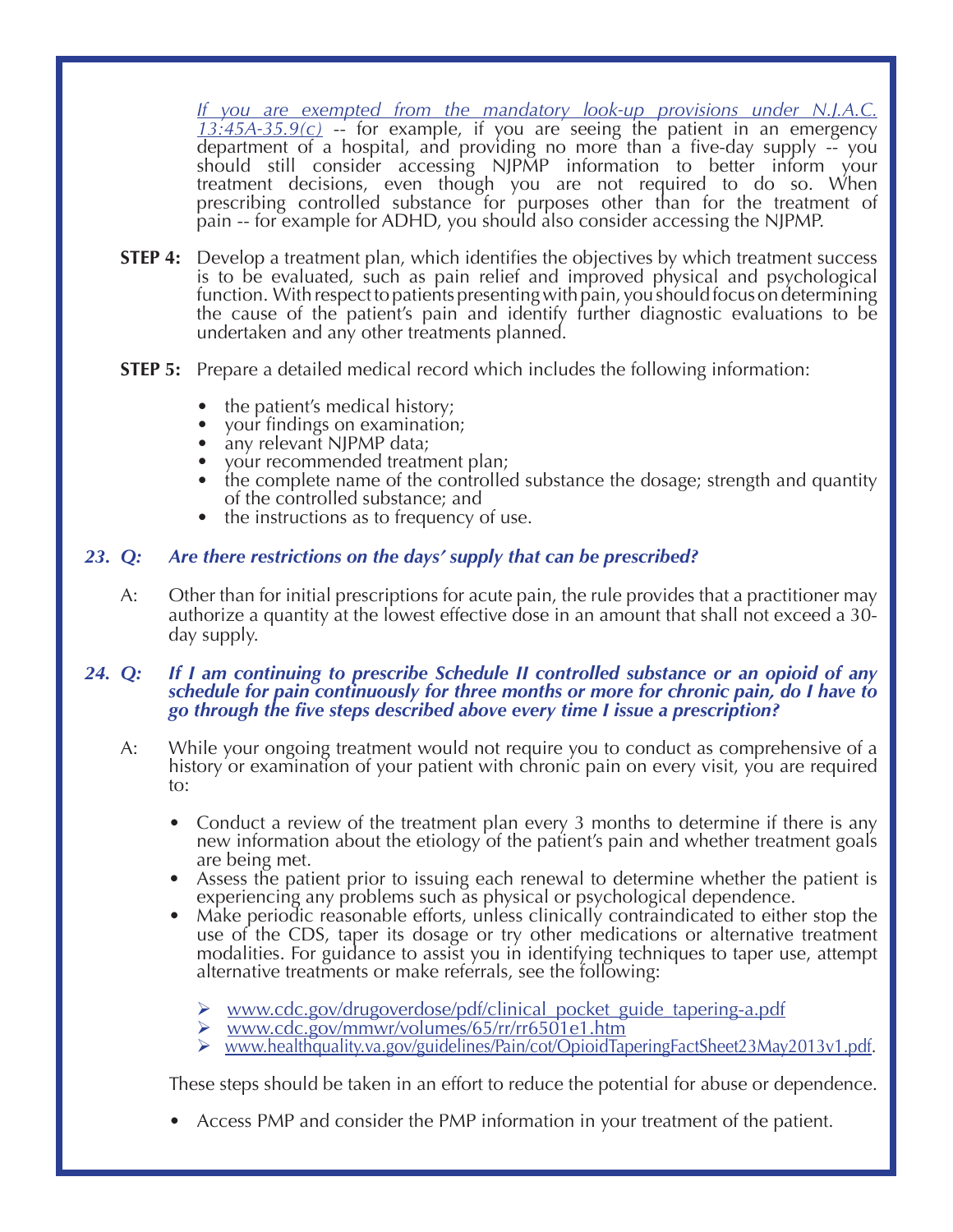- Monitor your patient's compliance with the pain management agreement and discuss any breaches that reflect that the patient is not taking the prescribed medications as instructed or is taking other drugs – illicit or prescribed by other practitioners.
- Conduct random urine screens at least once every 12 months.
- Advise your patients, or the patient's parent or guardian, of the availability of an opioid antidote if you have prescribed them an opioid drug to treat chronic pain.
- Refer your patient to a pain management or addiction specialist for independent treatment and evaluation or treatment if you deem necessary in order to achieve treatment objectives.
- Carefully document, with specificity, all of the steps outlined above, including discussions that you have had with your patient about alternative treatments and compliance with the treatment regimen.

#### *25. Q: What is a pain management agreement and at what point am I required to enter into a pain management agreement with my patient?*

 A: A pain management agreement is a written contract or agreement that is executed by both you and your patient. It must be signed and dated prior to the issuance of the 3rd prescription for the ongoing treatment of pain using a Schedule II controlled dangerous substance or any opioid drug. If a practitioner has entered into a pain management agreement with a patient prior to the issuance of the third prescription, it is not necessary to enter into an additional pain management agreement.

 The Division/Board has provided an example of a *[pain management agreement](www.njconsumeraffairs.gov/prescribing-for-pain/Documents/Pain-Treatment-with-Opioid-Medications-Patient-Agreement.pdf)*. You are not required to use this specific model, although it includes all the requisite elements. 

### *26. Q: What must the pain management agreement contain?*

A: The pain management agreement must:

- Document the understanding of both you and your patient regarding the patient's pain management plan.
- Establish your patient's rights with respect to treatment and his/her obligation concerning his/her responsible use, discontinuation of use, storage and disposal of all controlled substances, refills, and acceptance of similar prescriptions from other prescribers.
- ldentify the specific medications being prescribed at the time that it is executed, noting that change in medication may occur during the course of treatment and alternative modes of treatment may be part of the treatment plan.
- Specify the steps you may take to monitor the patient's compliance, including random specimen screens and pill counts.
- Delineate the process for terminating the agreement, including the steps that you can take should the patient fail to comply with the terms of the agreement. For guidance on terminating treatment, see:
	- Ø www.healthquality.va.gov/guidelines/Pain/cot/OpioidTaperingFactSheet23May2013v1.pdf
	- $\triangleright$  www.oregonpainguidance.org/wp-content/uploads/2014/04/OPG Guidelines.pdf.

 Please note that these requirements do not apply to a prescription for a patient who is currently in active treatment for cancer, receiving hospice care from a licensed hospice, is receiving palliative care, is a resident of a long term care facility or to any medications that are being prescribed for the treatment of opioid use disorder (for example, methadone, suboxone).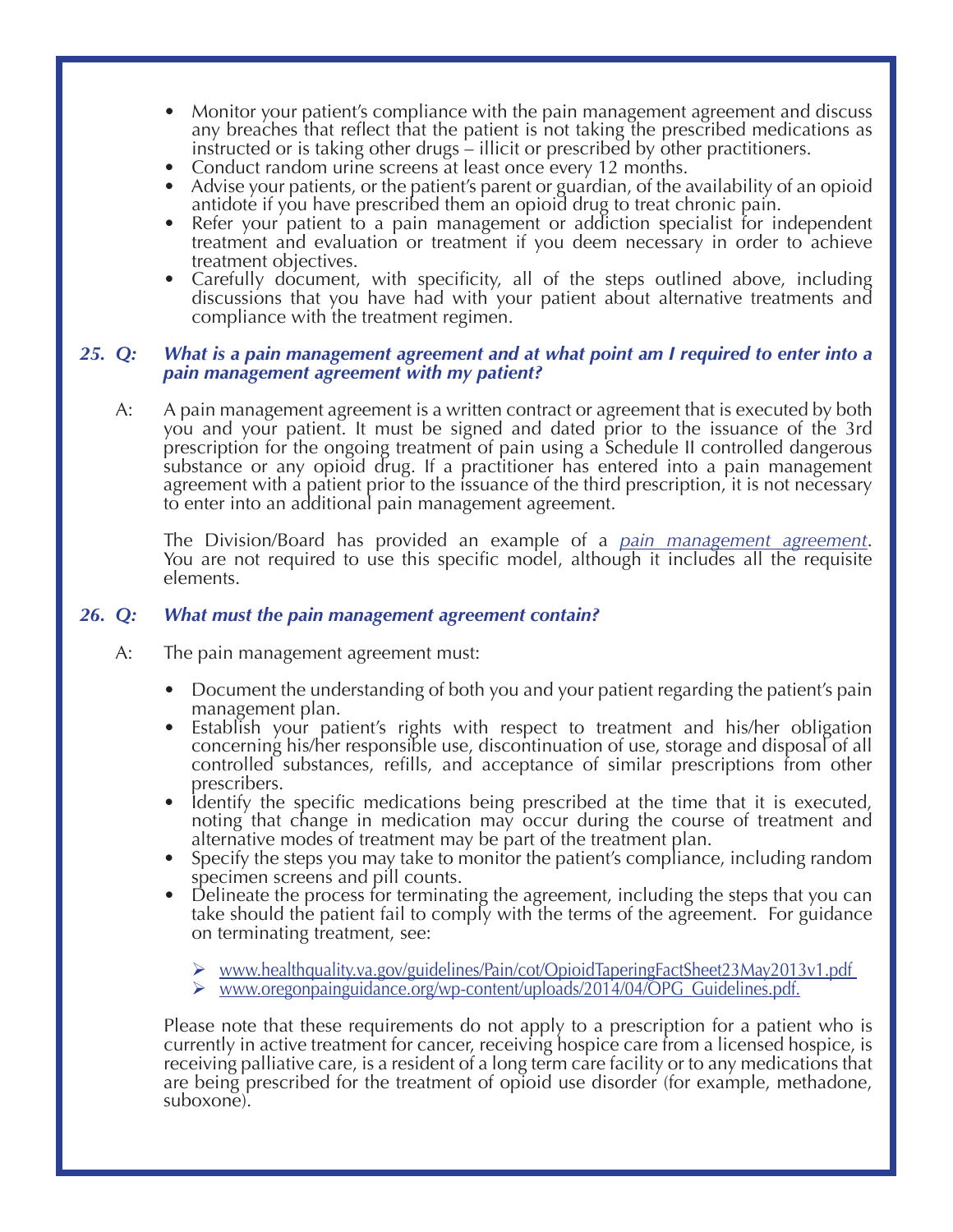# *27. Q: What should I advise my patient about storage and disposal of their medications?*

A: You should counsel your patients to store their medications securely, never share with others, and properly dispose of unused and expired medications. You can alert your patients to Take Back days or the locations of Project Medicine Drop or advise them to use a drug disposal pouch. See: www.njconsumeraffairs.gov/meddrop/Pages/Safety.aspx

**Under the law, practitioners will be required to obtain one credit of continuing education on topics relating to opioid prescribing, alternatives to opioids for managing and treating pain, and the risks and signs of opioid abuse, addiction, and diversion. The Board will advise you when you must demonstrate compliance with this requirement.**

#### *28. Q: Will there be a specific continuing education course that I must take or will the Board be approving courses?*

A: No specific course is mandated and the Board will not be approving courses. Amendment to the Board's continuing education rules has not been pursued at this time, but will be advanced well before the next renewal cycle.

#### **Additional information regarding the New Jersey Prescription Monitoring Program (NJPMP) is provided below.**

#### *29. Q: Who can access the data in the NJPMP?*

A: Pursuant to <u>[N.J.S.A. 45:1-45 et seq.](www.njconsumeraffairs.gov/Statutes/NJ-Prescription-Monitoring-Program-Law.pdf)</u>, direct access to the NJPMP is limited to prescribers, delegates and pharmacists who are licensed by the State of New Jersey, are in good standing with their respective licensing boards, and who have registered with Appriss, the private vendor contracted to maintain the NJPMP, via the *[NJPMP site](www.njconsumeraffairs.gov/pmp)*; the NJPMP Administrator and certain other authorized personnel of the Division, including designated representatives of the State licensing boards that regulate the practice of persons authorized to prescribe or dispense CDS or HGH; and authorized representatives of Appriss.

 The Division may grant access to data from the NJPMP to Federal, State, municipal law enforcement officers, designated representatives of a State Medicaid program, the State Medical Examiner, or county medical examiner who are acting pursuant to a court order and who certify they are engaged in a bona fide investigation of a designated practitioner, pharmacist or a patient. The Division may also grant access to NJPMP data if required by a grand jury subpoena.

 The Division is required to provide certain NJPMP data, including prescriber-, delegate-, pharmacist-, and/or patient-identifying information, to law enforcement agencies or professional licensing boards, if the Division determines a prescriber, delegate, pharmacist, or patient may have violated the law or committed a breach of prescriber's, delegate's, or pharmacist's standards of practice. The Division also may provide NJPMP data – not including patient-identifying information – to public or private entities for statistical, research, or educational purposes. For further information, visit www.njconsumeraffairs.gov/pmp/Pages/FAQ.aspx. See also *[N.J.A.C. 13:45A-35.1](www.njconsumeraffairs.gov/regulations/Ch-45A-Subch-35-Prescription-Monitoring-Program.pdf)*.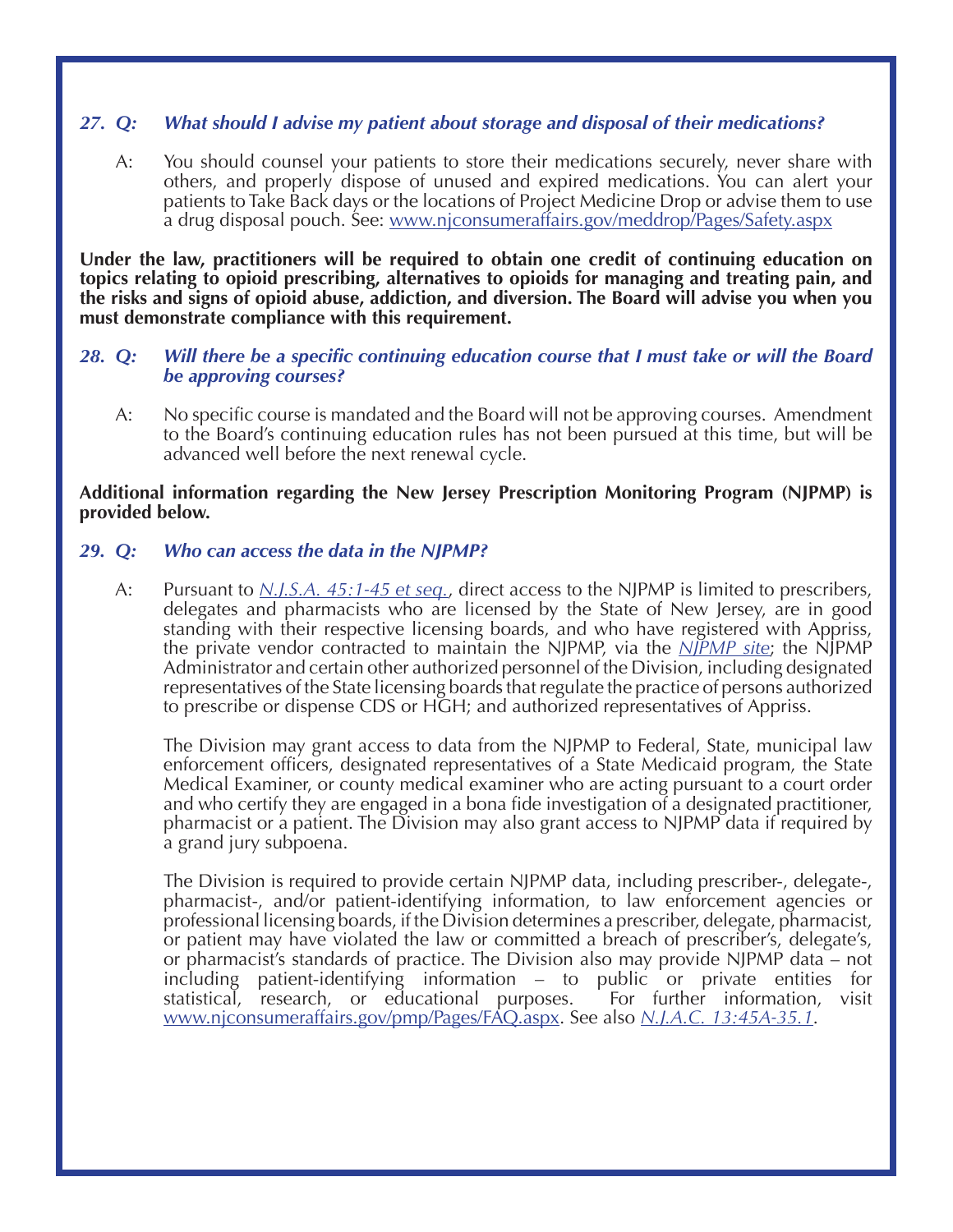#### *30. Q: How do I access the NJPMP to look up my patient?*

- A: Access to the New Jersey Prescription Monitoring Program (NJPMP) database at https://newjersey.pmpaware.net/ is granted to prescribers and pharmacists who are licensed by the State of New Jersey and are in good standing with their respective licensing boards. Registered prescribers may delegate authority to access the NJPMP to certain other healthcare professionals. To obtain access to the NJPMP, prescribers, delegates, and pharmacists must first register with PMP AWARxE by following the below steps:
	- 1. Go to https://newjersey.pmpaware.net/, a secure website maintained by Appriss, the vendor contracted by the State to manage the NJPMP.
	- 2. Click on the "Create an Account" link to register. The user ID will be your unique email address, which may not be a shared email address.
	- 3. Follow the instructions, which may include entering your full professional license number, Federal DEA number, NJ State CDS Registration number, full name as it appears on your professional license, and other information. Pharmacists will be required to enter their pharmacy's Federal DEA number. PMP AWARxE utilizes an auto-validation process, which requires complete and accurate data.
	- 4. Certified Medical Assistants (CMA) will be required to print out, complete and upload a notarized "request for access" form and a copy of their State-accepted Certified Medical Assistant certificate.
		- CMA registrations require review and approval by the NJPMP administrator.
	- 5. If your account fails to auto-validate, it will remain in pending status, requiring NJPMP administrator review.
	- 6. Following approval of your account, you will be prompted to complete a mandatory, brief tutorial about the NJPMP.

 For technical assistance, please contact the Appriss help desk at (844) 464-4767. For questions or issues related to your user registration or account, please email NJPMP@dca.lps.state.nj.us or call (973) 273-8010.

 For further information regarding the NJPMP, visit www.njconsumeraffairs.gov/pmp/Pages/FAQ.aspx.

#### *31. Q: What is a delegate account?*

A: Prescribers registered with the NJPMP may delegate their authority to access the NJPMP to healthcare professionals who meet certain criteria and who must also register with the NJPMP. For further information, visit www.njconsumeraffairs.gov/pmp/Pages/FAQ.aspx.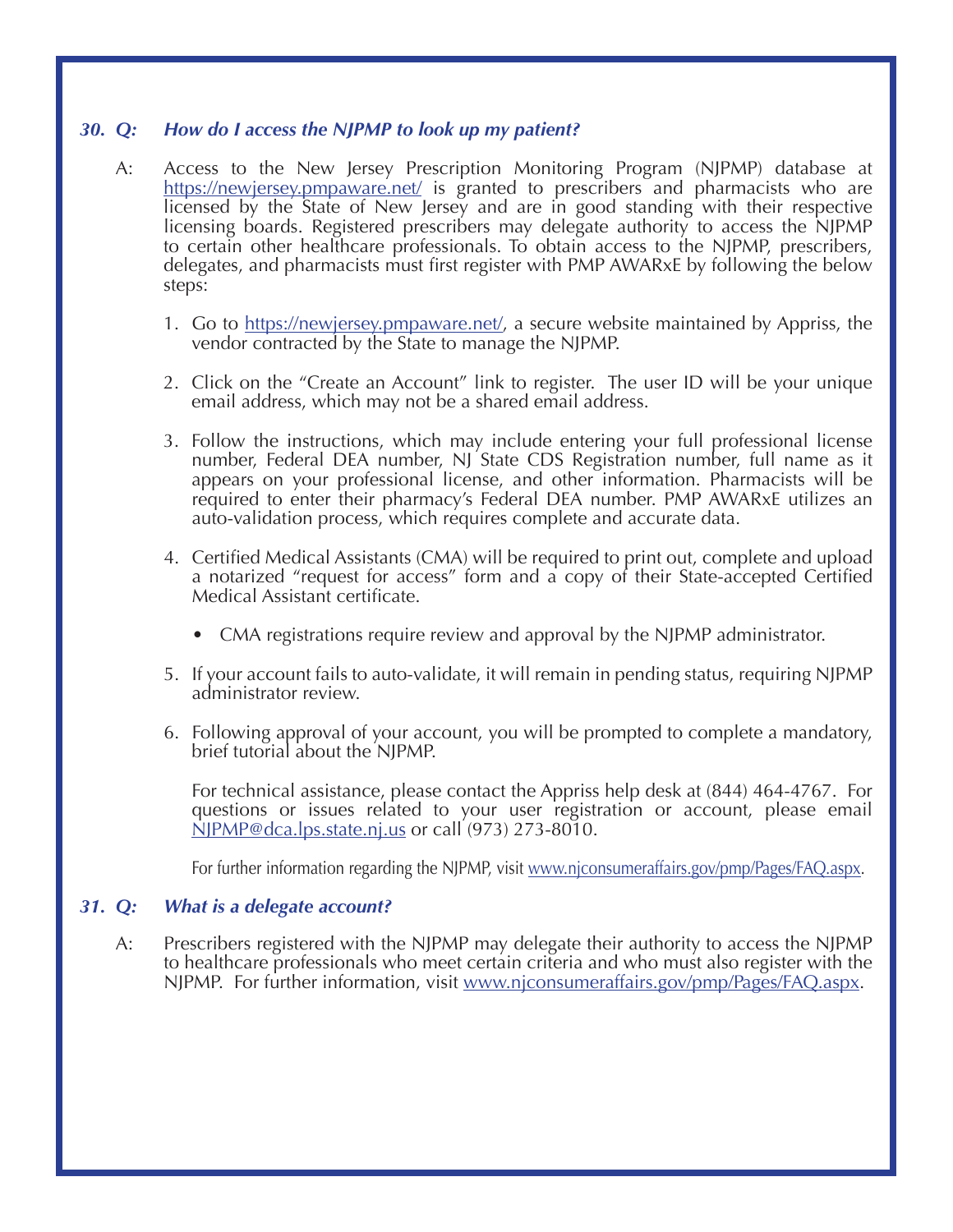# *32. Q: What are the criteria for a delegate?*

A: Delegates are required to be licensed in the State of New Jersey as a registered nurse,<br>licensed practical nurse, advanced practice nurse without prescriptive authority, physician assistant without prescriptive authority, dental hygienist, or registered dental assistant who has completed the requirements set forth at *[N.J.A.C. 13:45A-35.8](www.njconsumeraffairs.gov/regulations/Ch-45A-Subch-35-Prescription-Monitoring-Program.pdf)*. Medical and dental residents authorized by a faculty member from a medical or dental teaching facility may also be delegates.

 Certified medical assistants (CMA) who meet requirements set forth at *[N.J.S.A. 45:1-44](www.njconsumeraffairs.gov/Statutes/NJ-Prescription-Monitoring-Program-Law.pdf)* may register as an unlicensed delegate. In order to register as an unlicensed delegate, CMAs must meet all requirements, as defined in *[N.J.S.A. 45:1-44](www.njconsumeraffairs.gov/Statutes/NJ-Prescription-Monitoring-Program-Law.pdf)*, certify that they have completed the necessary training and provide a copy of the certificate of completion from a State-approved program. In order to register as an unlicensed delegate, CMAs must meet all requirements, as defined in *[N.J.S.A. 45:1-44](www.njconsumeraffairs.gov/Statutes/NJ-Prescription-Monitoring-Program-Law.pdf)*, and certify that they have completed the necessary training and provide a  $\overline{copy}$  of the certificate of completion from a State-approved program. The State currently recognizes the Certifying Board of the American Association of Medical Assistants (AAMA), the National Center for Competency Testing (NCCT), or the American Medical Technologists (AMT), as valid for registering as a delegate.

 Before delegates are able to access NJPMP data, they must register and be linked to a prescriber who is registered with the NJPMP. The prescriber will be responsible for supervising his or her delegate's activities.

 For further information, visit www.njconsumeraffairs.gov/pmp/Pages/FAQ.aspx.

#### *33. Q: How do delegates register with the NJPMP?*

A: Delegates may register with the New Jersey Prescription Monitoring Program at https://newjersey.pmpaware.net/login. By clicking "Create an Account", the delegate may begin the registration process.

 Delegates licensed in the State of New Jersey as a registered nurse, licensed practical nurse, advanced practice nurse without prescriptive authority, physician assistant without prescriptive authority, dental hygienist, or registered dental assistant may register with the NJPMP as a licensed delegate. Delegates registered with the State of New Jersey as a medical or dental resident will register with the NJPMP as a licensed delegate. Licensed delegates' credentials will be verified by comparison with information maintained by their licensing boards.

 Delegates who are not licensed in the State of New Jersey, such as CMAs, will receive an email with a link to create a password and they will receive a registration form which will need to be verified, completed, signed, notarized, and uploaded to the NJPMP by the delegate. Instructions and reminders will be provided throughout this process. In order to register as an unlicensed delegate, CMAs must meet all requirements, as defined in <br><u>*[N.J.S.A. 45:1-44](www.njconsumeraffairs.gov/Statutes/NJ-Prescription-Monitoring-Program-Law.pdf)</u>*, and certify that they have completed the necessary training and provide</u> a copy of the certificate of completion from a State-approved program. The State currently recognizes the Certifying Board of the American Association of Medical Assistants (AAMA), the National Center for Competency Testing (NCCT), or the American Medical Technologists (AMT), as valid for registering as a delegate.

 Following completion of the initial process, an email will be sent to the delegate's supervising prescriber. The supervisor is required to review the information and any<br>associated documents for completeness and approve the delegate's account. Delegates<br>will not be able to access NJPMP data until they are prescriber.